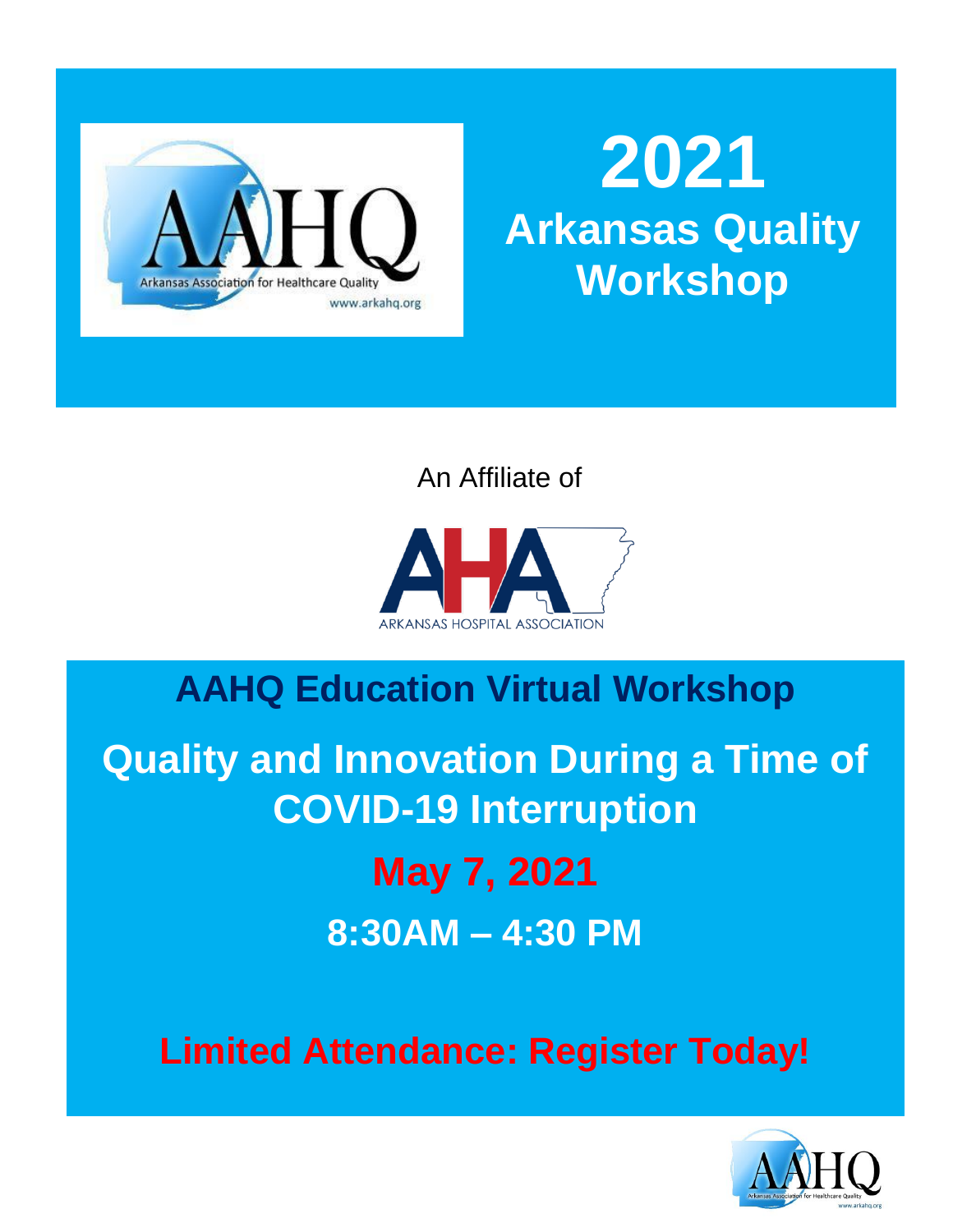

| <b>Time Frame</b> | <b>Topic</b>                                                                                                             | <b>Presented By:</b>            |
|-------------------|--------------------------------------------------------------------------------------------------------------------------|---------------------------------|
| $8:30 - 9:00$ AM  | Check-In/Virtual Breakfast/Welcome                                                                                       | <b>Cindy Harris/Pam Blake</b>   |
| 9:00-10:00AM      | How to perform a Risk Assessment and Root<br><b>Cause Analysis (RCA)</b>                                                 | Clay Leigh/Pam Cochran          |
| 10:00-11:00AM     | <b>Meaningful Metrics: Developing &amp; Gaining</b><br><b>Support for Improvement Indicators</b>                         | <b>Chelsey Davidson</b>         |
| 11:00-11:15AM     | <b>Break/Networking</b>                                                                                                  | <b>ALL</b>                      |
| 11:15-12:15PM     | Supporting the Well-being of Your Staff: The<br>role of leadership in supporting staff while<br>managing complex change. | <b>Amanda Wyatt Hutto</b>       |
| 12:15-1:15 PM     | <b>Virtual Lunch:</b><br>"I Need You to Sit Down"-Lessons Learned<br>from Patient Zero                                   | <b>Erin Bolton</b>              |
| 1:15-2:15 PM      | <b>Multi-Hospital Coordination to Improve</b><br><b>Patient Care During a Pandemic</b>                                   | <b>Shanda Guenther</b>          |
| 2:15-3:15 PM      | <b>Efficiency in Your Everyday Activities</b>                                                                            | <b>Dalana Pittman</b>           |
| 3:15-4:15 PM      | <b>Interoperability: Moving into the Digital Age</b><br>with Health Information Exchange (HIE)                           | <b>Justin Villines</b>          |
| 4:15-4:30 PM      | <b>Closing Remarks/Evaluations</b>                                                                                       | <b>Pam Blake/ Patrice Moody</b> |

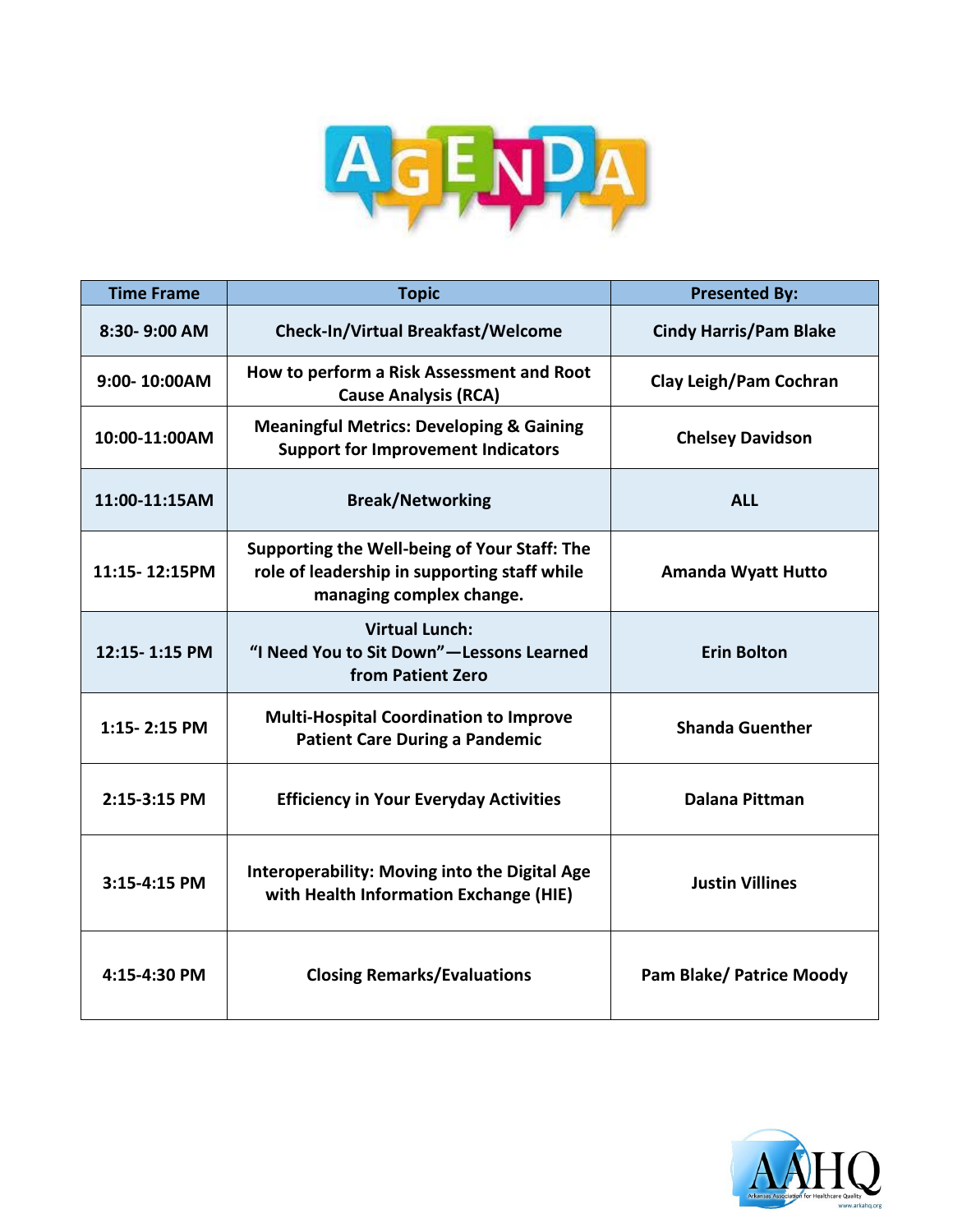| Day                                                          | <b>REGISTRATION FEES DUE BY May 6, 2021:</b><br><i>*You MUST check a box!</i> |
|--------------------------------------------------------------|-------------------------------------------------------------------------------|
|                                                              | $\Box$ \$75 AAHQ Members                                                      |
|                                                              | $\Box$ \$115 Non Member- Register and Join AAHQ<br>(includes \$65 membership) |
|                                                              | $\Box$ \$125 Non Members                                                      |
|                                                              | Download membership application at<br>www.arkahq.org                          |
|                                                              |                                                                               |
|                                                              |                                                                               |
|                                                              |                                                                               |
|                                                              |                                                                               |
| Card Number: $\angle$ / / / / Phone: _ Phone:                |                                                                               |
| Exp. Date: CVV Code:                                         |                                                                               |
|                                                              |                                                                               |
|                                                              |                                                                               |
| Credit Card Billing Address (including city, state and zip): |                                                                               |
|                                                              |                                                                               |

\_\_\_\_\_Visa \_\_\_\_\_ MasterCard (AmEx or Discover will not be accepted)

### **+ CHECK/MONEY ORDER PAYABLE TO:** Arkansas Association for Healthcare Quality

### **+ SEND REGISTRATION TO:**

**Arkansas Association for Healthcare Quality—**419 Natural Resources Drive, Little Rock,

AR 72205 501.224.0519 (fax)

#### **+Registration Questions Contact:**

Cindy Harris, 501.224.7878, [charris@arkhospitals.org](mailto:charris@arkhospitals.org)